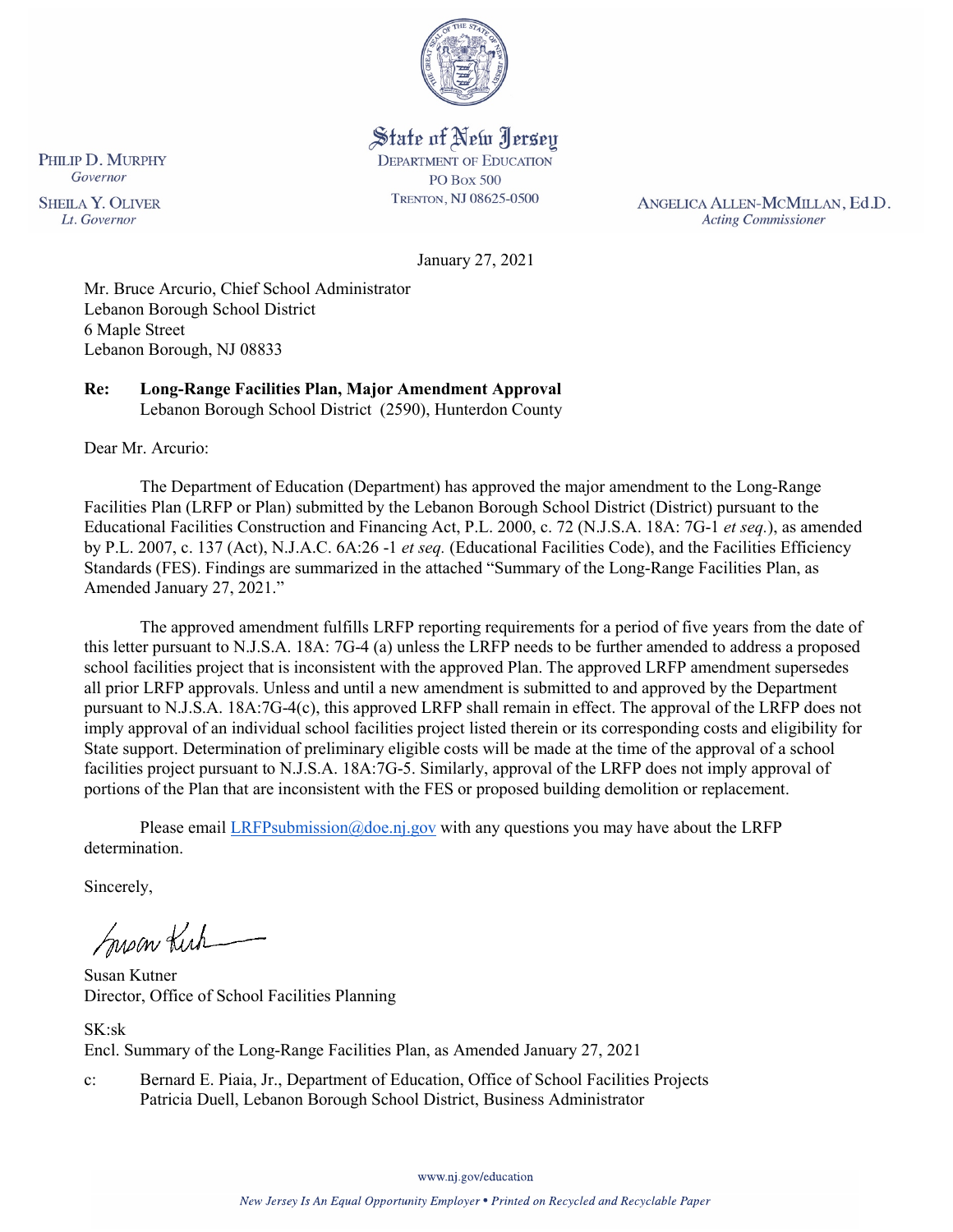## **Lebanon Borough School District (2590) Summary of the Long-Range Facilities Plan, as Amended January 27, 2021**

The Department of Education (Department) has completed its review of the major amendment to the Long-Range Facilities Plan (LRFP or Plan) submitted by the Lebanon Borough School District (District) pursuant to the Educational Facilities Construction and Financing Act, P.L. 2000, c. 72 (N.J.S.A. 18A: 7G-1 *et seq.*), as amended by P.L. 2007, c. 137 (Act), N.J.A.C. 6A:26-1 et seq. (Educational Facilities Code), and the Facilities Efficiency Standards (FES).

The following provides a summary of the District's approved amended LRFP. The summary is based on the standards set forth in the Act, the Educational Facilities Code, the FES, District-reported information in the Department's LRFP reporting system, and supporting documentation. The referenced reports in *italic* text are standard reports available on the Department's LRFP website.

#### **1. Inventory Overview**

The District is classified as a Regular Operating District (ROD) for funding purposes. It provides services for students in grades PK-8.

The District identified existing and proposed schools, sites, buildings, rooms, and site amenities in its LRFP. Table 1 lists the number of existing and proposed district schools, sites, and buildings. Detailed information can be found in the *School Asset Inventory Report* and the *Site Asset Inventory Report.*

**As directed by the Department, school facilities projects that have received initial approval by the Department and have been approved by the voters, if applicable, are represented as "existing" in the LRFP.** Approved projects that include new construction and/or the reconfiguration/reassignment of existing program space are as follows: n/a.

| Category                                     | <b>Existing</b> | <b>Proposed</b> |
|----------------------------------------------|-----------------|-----------------|
| Number of Schools (assigned DOE school code) |                 |                 |
| Number of School Buildings <sup>1</sup>      |                 |                 |
| Number of Non-School Buildings <sup>2</sup>  |                 |                 |
| Number of Vacant Buildings                   |                 |                 |
| Number of Sites                              |                 |                 |

#### **Table 1: Number of Schools, School Buildings, and Sites**

Based on the existing facilities inventory submitted by the District:

- Schools using leased buildings (short or long-term):  $n/a$
- Schools using temporary classroom units (TCUs), excluding TCUs supporting construction: n/a
- Vacant/unassigned school buildings:  $n/a$

 $\overline{a}$ 

<span id="page-1-1"></span><span id="page-1-0"></span>*<sup>1</sup>* Includes district-owned buildings and long-term leases serving students in district-operated programs

<sup>&</sup>lt;sup>2</sup> Includes occupied district-owned buildings not associated with a school, such as administrative buildings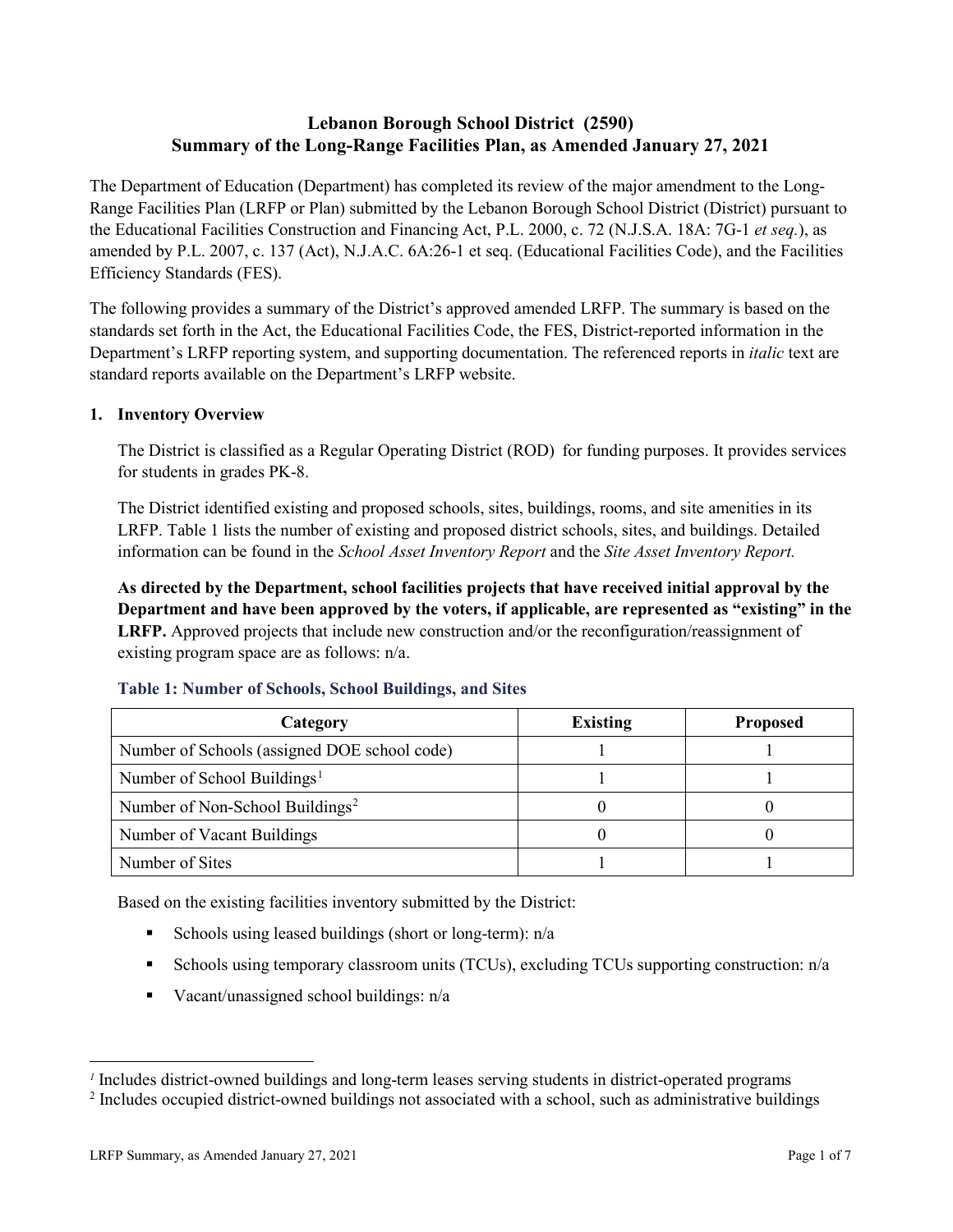Findings:

The Department has determined that the proposed inventory is adequate for approval of the District's LRFP amendment. However, the LRFP determination does not imply approval of an individual school facilities project listed within the LRFP; the District must submit individual project applications for project approval.

## **2. District Enrollments**

The District determined the number of students, or "proposed enrollments," to be accommodated for LRFP planning purposes on a district-wide basis and in each school.

The Department minimally requires the submission of a standard cohort-survival projection using historic enrollment data from the Application for School State Aid (ASSA) or NJ Smart. The cohort-survival method projection method forecasts future students based upon the survival of the existing student population as it moves from grade to grade. A survival ratio of less than 1.00 indicates a loss of students, while a survival ratio of more than 1.00 indicates the class size is increasing. For example, if a survival ratio tracking first to second grade is computed to be 1.05, the grade size is increasing by 5% from one year to the next. The cohort-survival projection methodology works well for communities with stable demographic conditions. Atypical events impacting housing or enrollments, such as an economic downturn that halts new housing construction or the opening of a charter or private school, typically makes a cohort-survival projection less reliable.

## **Proposed enrollments are based on a standard cohort-survival enrollment projection.**

Adequate supporting documentation was submitted to the Department to justify the proposed enrollments. Table 2 provides a comparison of existing and projected enrollments. All totals include special education students.

|                              | <b>Existing Enrollments</b> | <b>District Proposed Enrollments</b> |
|------------------------------|-----------------------------|--------------------------------------|
| <b>Grades</b>                | 2019-20                     | 2024-25                              |
| PK (excl. private providers) |                             | 14                                   |
| Grades K to 5                | 86                          | 79                                   |
| Grades 6 to 8                | 33                          | 39                                   |
| Grades 9 to 12               |                             |                                      |
| Totals K to 12               | 130                         | 127                                  |

## **Table 2: Enrollments**

Findings:

The Department has determined the District's proposed enrollments to be acceptable for approval of the District's LRFP amendment. The Department will require a current enrollment projection at the time an application for a school facilities project is submitted incorporating the District's most recent enrollments in order to verify that the LRFP's planned capacity is appropriate for the updated enrollments.

## **3. District Practices Capacity**

Based on information provided in the room inventories, District Practices Capacity was calculated for each school building to determine whether adequate capacity is proposed for the projected enrollments based on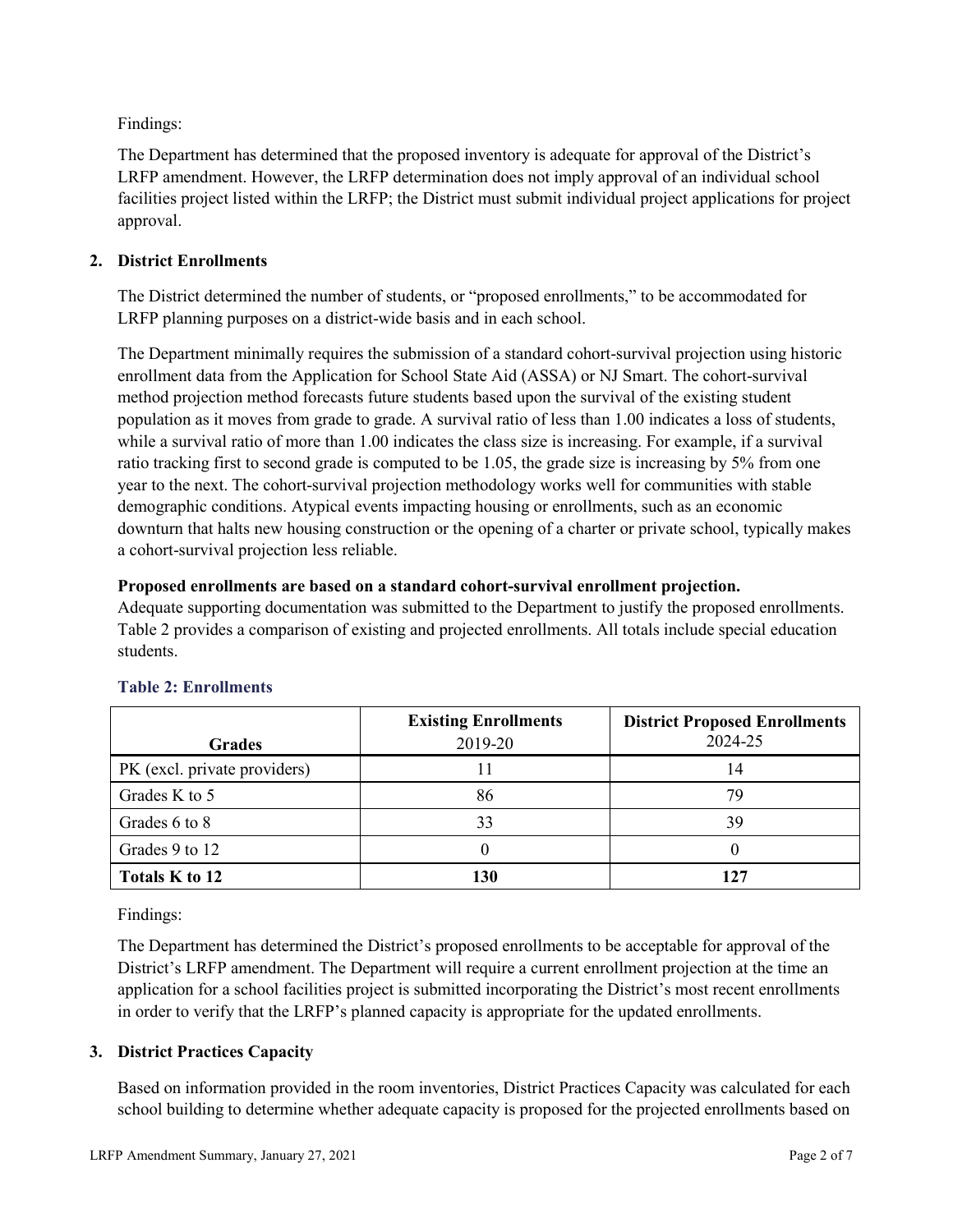district scheduling and class size practices. The capacity totals assume instructional buildings can be fully utilized regardless of school sending areas, transportation, and other operational issues. The calculations only consider district-owned buildings and long-term leases; short term leases and temporary buildings are excluded. **A capacity utilization factor of 90% for classrooms serving grades K-8 and 85% for classrooms serving grades 9-12 is applied in accordance with the FES.** No capacity utilization factor is applied to preschool classrooms.

In certain cases, districts may achieve adequate District Practices Capacity to accommodate enrollments but provide inadequate square feet per student in accordance with the FES, resulting in educational adequacy issues and "Unhoused Students." Unhoused students are considered in the "Functional Capacity" calculations used to determine potential State support for school facilities projects and are analyzed in Section 4.

Table 3 provides a summary of proposed enrollments and existing and proposed District-wide capacities. Detailed information can be found in the LRFP website reports titled *FES and District Practices Capacity Report, Existing Rooms Inventory Report, and Proposed Rooms Inventory Report.*

| <b>Grades</b>              | <b>Proposed</b><br><b>Enrollments</b> | <b>Existing</b><br><b>District</b><br><b>Practices</b><br>Capacity | <b>Existing</b><br>Deviation* | <b>Proposed</b><br><b>District</b><br><b>Practices</b><br>Capacity | <b>Proposed</b><br>Deviation* |
|----------------------------|---------------------------------------|--------------------------------------------------------------------|-------------------------------|--------------------------------------------------------------------|-------------------------------|
| Elementary ( $PK$ to 5)    | 88                                    | 94.89                                                              | 6.89                          | 94.89                                                              | 6.89                          |
| Middle $(6 \text{ to } 8)$ | 39                                    | 50.01                                                              | 11.01                         | 50.01                                                              | 11.01                         |
| High $(9 \text{ to } 12)$  | 0                                     | 0.00                                                               | 0.00                          | 0.00                                                               | 0.00                          |
| <b>District Totals</b>     | 127                                   | 144.90                                                             | 17.90                         | 144.90                                                             | 17.90                         |

## **Table 3: District Practices Capacity Analysis**

*\* Positive numbers signify surplus capacity; negative numbers signify inadequate capacity. Negative values for District Practices capacity are acceptable for approval if proposed enrollments do not exceed 100% capacity utilization.*

Considerations:

- Based on the proposed enrollments and existing room inventories, the District is projected to have inadequate capacity for the following grade groups, assuming all school buildings can be fully utilized: n/a
- Adequate justification has been provided by the District if the proposed capacity for a school significantly deviates from the proposed enrollments. Generally, surplus capacity is acceptable for LRFP approval if additional capacity is not proposed through new construction.

## Findings:

The Department has determined that proposed District capacity, in accordance with the proposed enrollments, is adequate for approval of the District's LRFP amendment. The Department will require a current enrollment projection at the time an application for a school facilities project is submitted, incorporating the District's most recent Fall Enrollment Report, in order to verify that the LRFP's planned capacity meets the District's updated enrollments.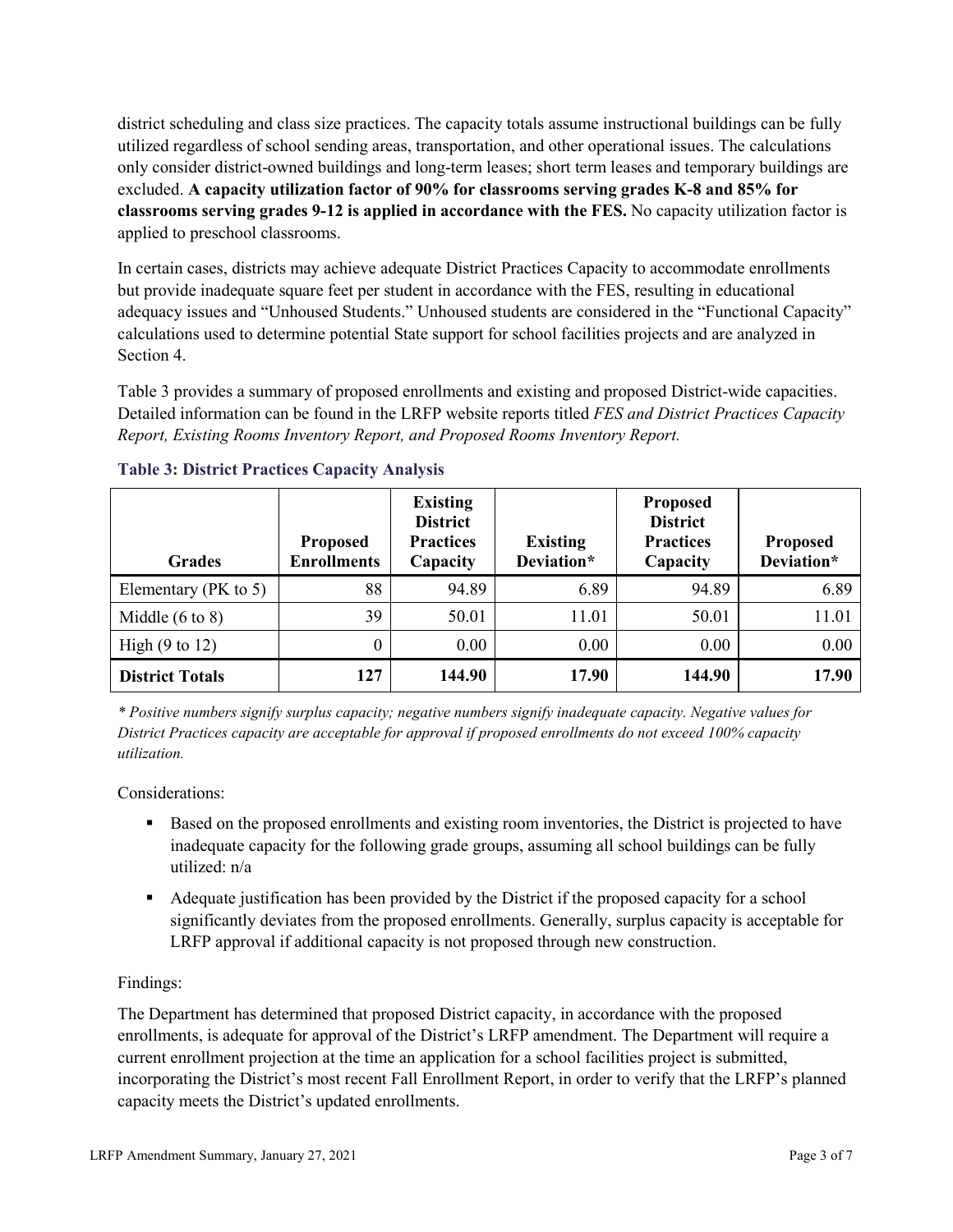### **4. New Construction Funding Eligibility**

*Functional Capacity* was calculated and compared to the proposed enrollments to provide a **preliminary estimate** of Unhoused Students and new construction funding eligibility. **A final determination will be made at the time of project application approval.**

*Functional Capacity* is the adjusted gross square footage of a school building *(total gross square feet minus excluded space)* divided by the minimum area allowance per full-time equivalent student for the grade level contained therein. *Unhoused Students* is the number of students projected to be enrolled in the District that exceeds the Functional Capacity of the District's schools pursuant to N.J.A.C. 6A:26-2.2(c). *Excluded Square Feet* includes (1) square footage exceeding the FES for any pre-kindergarten, kindergarten, general education, or self-contained special education classroom; (2) grossing factor square footage *(corridors, stairs, mechanical rooms, etc.)* that exceeds the FES allowance, and (3) square feet proposed to be demolished or discontinued from use. Excluded square feet may be revised during the review process for individual school facilities projects.

Table 4 provides a preliminary assessment of the Functional Capacity, Unhoused Students, and Estimated Maximum Approved Area for Unhoused Students for each FES grade group. The calculations exclude temporary facilities and short-term leased buildings. School buildings proposed for whole or partial demolition or reassignment to a non-school use are excluded from the calculations pending project application review. If a building is proposed to be reassigned to a different school, the square footage is applied to the proposed grades after reassignment. Buildings that are not assigned to a school are excluded from the calculations. In addition, only preschool students eligible for state funding (former ECPA students) are included. Detailed information concerning the calculations can be found in the *Functional Capacity and Unhoused Students Report* and the *Excluded Square Footage Report.*

| Category                                     | PK/K to 5 | 6 to 8 | 9 to 12  | <b>Total</b> |
|----------------------------------------------|-----------|--------|----------|--------------|
| Eligible PK /K-12 Proposed Enrollments       | 88        | 39     | 0        |              |
| FES Area Allowance (SF/student)              | 125.00    | 134.00 | 151.00   |              |
| <b>Prior to Completion of Proposed Work:</b> |           |        |          |              |
| <b>Existing Gross Square Feet</b>            | 20,543    | 10,826 | $\Omega$ | 31,369       |
| <b>Adjusted Gross Square Feet</b>            | 17,111    | 9,018  | $\theta$ | 26,130       |
| <b>Adjusted Functional Capacity</b>          | 133.57    | 70.40  | 0.00     |              |
| <b>Unhoused Students</b>                     | 0.00      | 0.00   | 0.00     |              |
| Est. Max. Area for Unhoused Students         | 0.00      | 0.00   | 0.00     |              |
| <b>After Completion of Proposed Work:</b>    |           |        |          |              |
| Gross Square Feet                            | 20,543    | 10,826 | $\theta$ | 31,369       |
| New Gross Square Feet                        | $\theta$  | 0      | $\theta$ | $\Omega$     |
| <b>Adjusted Gross Square Feet</b>            | 17,111    | 9,018  | $\Omega$ | 26,130       |
| <b>Functional Capacity</b>                   | 133.57    | 70.40  | 0.00     |              |
| Unhoused Students after Construction         | 0.00      | 0.00   | 0.00     |              |
| Est. Max. Area Remaining                     | 0.00      | 0.00   | 0.00     |              |

#### **Table 4: Estimated Maximum Approved Area for Unhoused Students**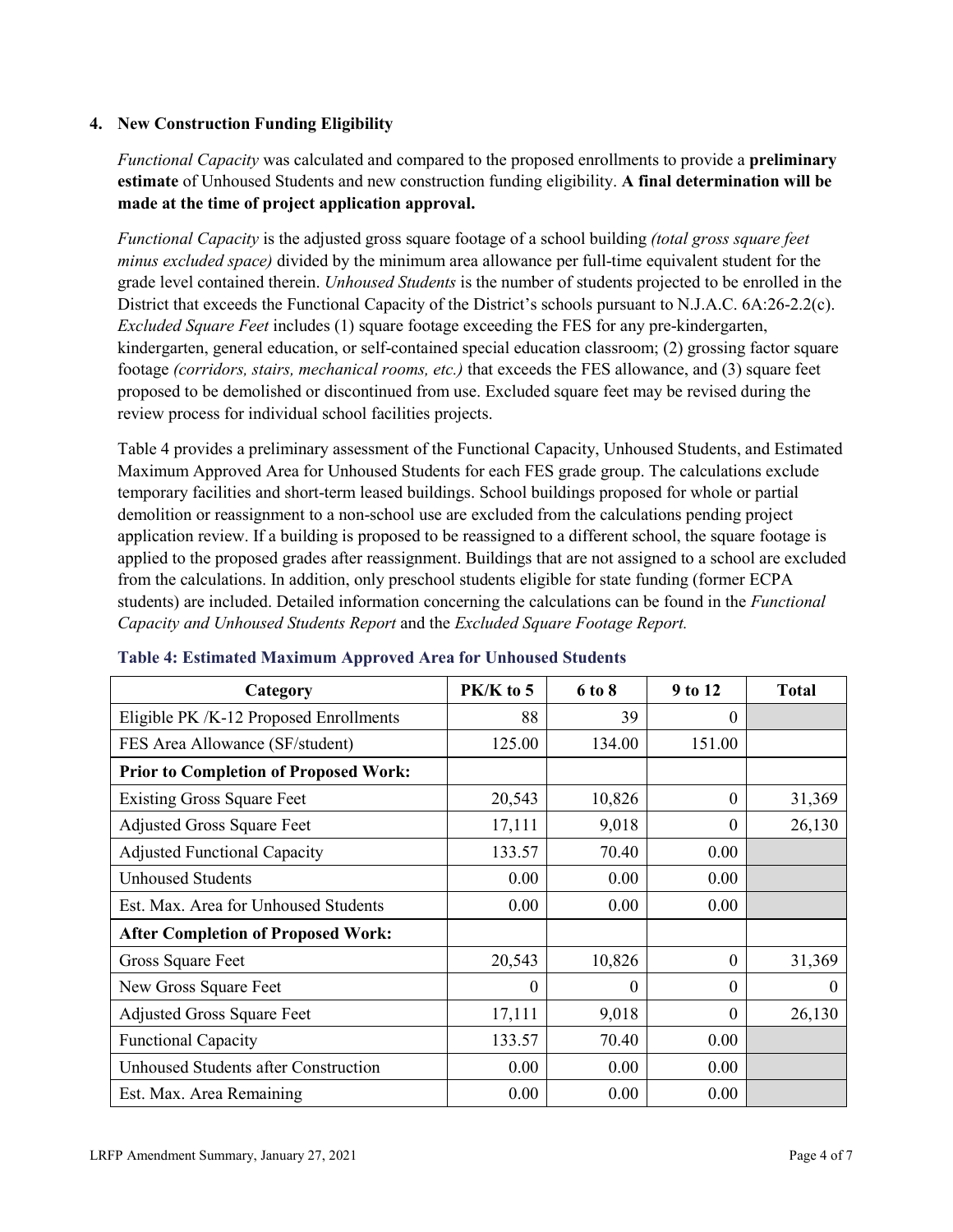Facilities used for non-instructional or non-educational purposes are ineligible for State support under the Act. However, projects for such facilities shall be reviewed by the Department to determine whether they are consistent with the District's LRFP and whether the facility, if it is to house students (full or part time) conforms to educational adequacy requirements. These projects shall conform to all applicable statutes and regulations.

Estimated costs represented in the LRFP by the District are for capital planning purposes only. The estimates are not intended to represent preliminary eligible costs or final eligible costs of approved school facilities projects.

Considerations:

- The District does not have approved projects pending completion, as noted in Section 1, that impact the Functional Capacity calculations.
- **The Functional Capacity calculations** *exclude* square feet proposed for demolition or discontinuation for the following FES grade groups and school buildings pending a feasibility study and project review: n/a.
- **Based on the preliminary assessment, the District has Unhoused Students prior to the completion** of proposed work for the following FES grade groups: n/a .
- New construction is proposed for the following FES grade groups: n/a.
- Proposed new construction exceeds the estimated maximum area allowance for Unhoused Students prior to the completion of the proposed work for the following grade groups: n/a.
- The District, based on the preliminary LRFP assessment, will not have Unhoused Students after completion of the proposed LRFP work. If the District is projected to have Unhoused Students, adequate justification has been provided to confirm educational adequacy in accordance with Section 6 of this determination.

## Findings:

Functional Capacity and Unhoused Students calculated in the LRFP are preliminary estimates. Preliminary Eligible Costs (PEC) and Final Eligible Costs (FEC) will be included in the review process for specific school facilities projects. A feasibility study undertaken by the District is required if building demolition or replacement is proposed per N.J.A.C. 6A:26-2.3(b)(10).

## **5. Proposed Work**

The District assessed program space, capacity, and physical plant deficiencies to determine corrective actions. Capital maintenance, or *"system actions,"* address physical plant deficiencies due to operational, building code, and /or life cycle issues. Inventory changes, or *"inventory actions,*" add, alter, or eliminate sites, site amenities, buildings, and/or rooms.

The Act (N.J.S.A. 18A:7G-7b) provides that all school facilities shall be deemed suitable for rehabilitation unless a pre-construction evaluation undertaken by the District demonstrates to the satisfaction of the Commissioner that the structure might pose a risk to the safety of the occupants even after rehabilitation or that rehabilitation is not cost-effective. Pursuant to N.J.A.C. 6A:26-2.3(b)(10), the Commissioner may identify school facilities for which new construction is proposed in lieu of rehabilitation for which it appears from the information presented that new construction is justified, provided, however, that for such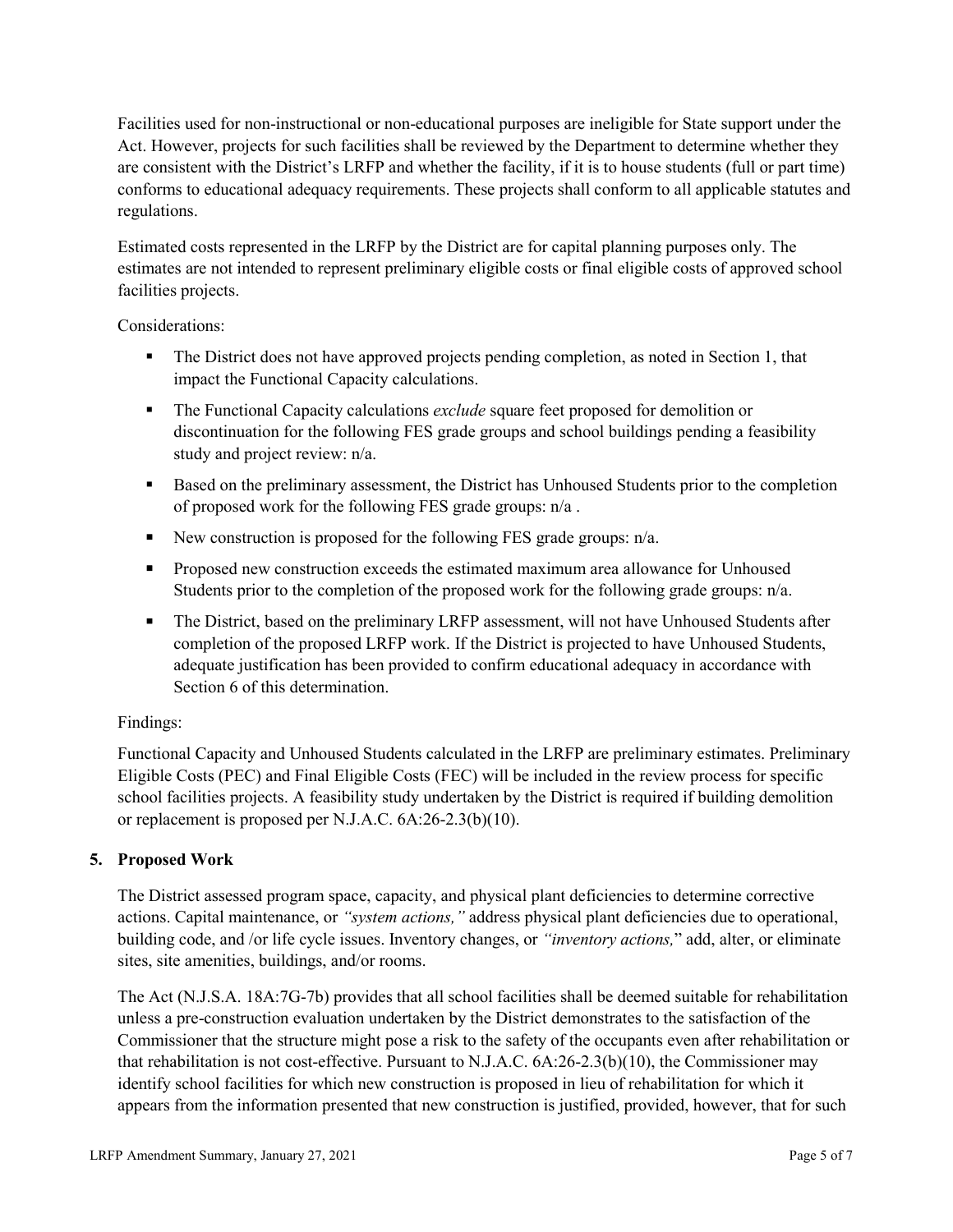school facilities so identified, the District must submit a feasibility study as part of the application for the specific school facilities project. The cost of each proposed building replacement is compared to the cost of additions or rehabilitation required to eliminate health and safety deficiencies and to achieve the District's programmatic model.

Table 5 lists the scope of work proposed for each school based on the building(s) serving their student population. Proposed inventory changes are described in the LRFP website reports titled *"School Asset Inventory Report and "Proposed Room Inventory Report."* Information concerning proposed systems work, or capital maintenance can be found in the "LRFP Systems Action Summary Report."

With the completion of the proposed work, the following schools are proposed to be eliminated: n/a; the following schools are proposed to be added: n/a.

| <b>Proposed Scope of Work</b>                                                                  | <b>Applicable Schools</b>    |
|------------------------------------------------------------------------------------------------|------------------------------|
| <b>Renovation only</b> (no new construction)                                                   |                              |
| System actions only (no inventory actions)                                                     | Lebanon Borough School (050) |
| Existing inventory actions only (no systems actions)                                           | n/a                          |
| Systems and inventory changes                                                                  | n/a                          |
| <b>New construction</b>                                                                        |                              |
| Building addition only (no systems actions)                                                    | n/a                          |
| Renovation and building addition (system, existing<br>inventory, and new construction actions) | n/a                          |
| New building on existing site                                                                  | n/a                          |
| New building on new or expanded site                                                           | n/a                          |
| Site and building disposal (in addition to above scopes)                                       |                              |
| Partial building demolition                                                                    | n/a                          |
| Whole building demolition                                                                      | n/a                          |
| Site and building disposal or discontinuation of use                                           | n/a                          |

#### **Table 5: School Building Scope of Work**

Findings:

The Department has determined that the proposed work is adequate for approval of the District's LRFP amendment. However, Department approval of proposed work in the LRFP does not imply the District may proceed with a school facilities project. The District must submit individual project applications with cost estimates for Department project approval. Both school facilities project approval and other capital project review require consistency with the District's approved LRFP.

## **6. Proposed Room Inventories and the Facilities Efficiency Standards**

The District's proposed school buildings were evaluated to assess general educational adequacy in terms of compliance with the FES area allowance pursuant to N.J.A.C. 6A:26-2.2 and 2.3.

District schools proposed to provide less square feet per student than the FES after the completion of proposed work as indicated in Table 5 are as follows: n/a